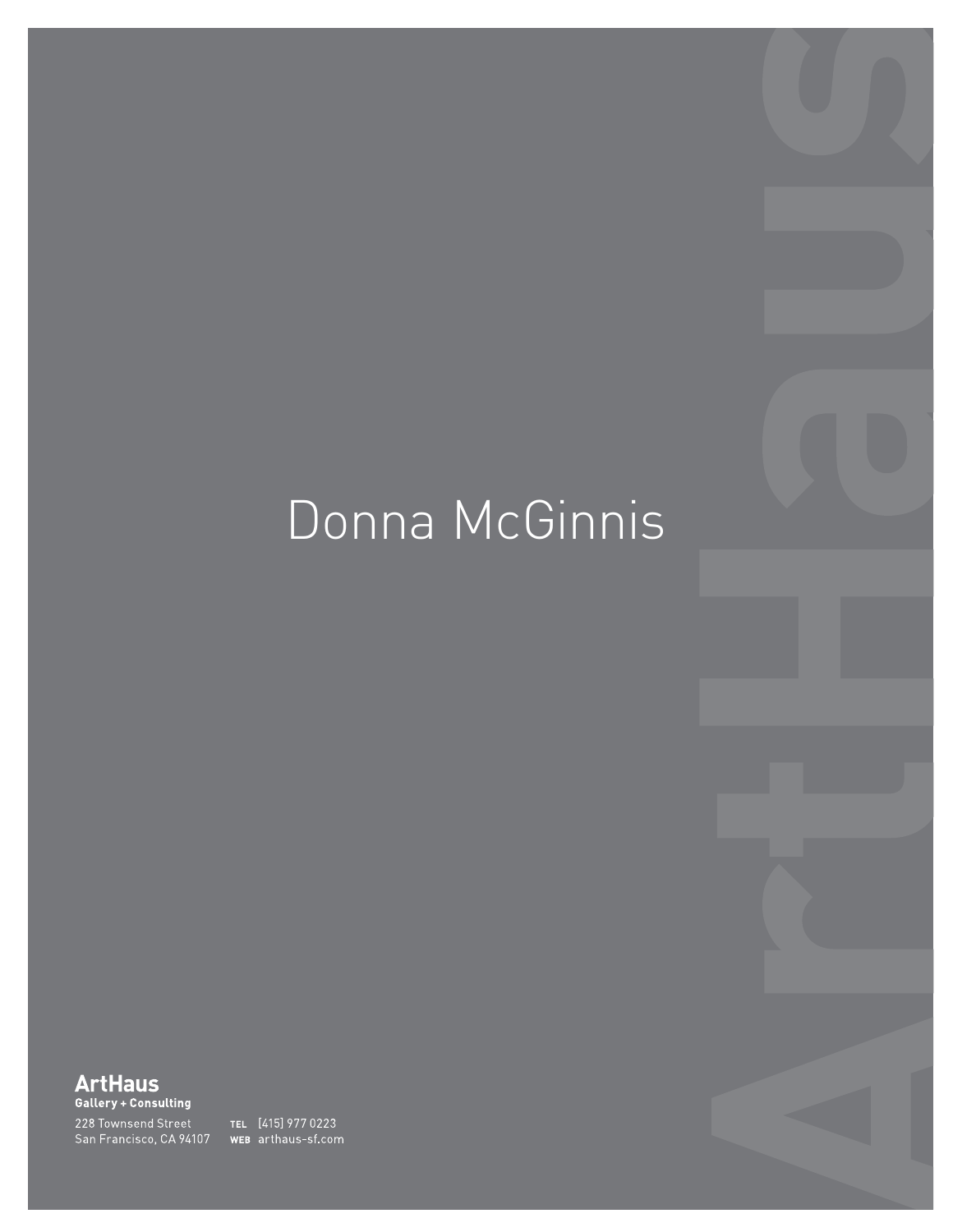### **Donna McGinnis**

**Born:** Spokane, Washington **Came to California:** 1963

**Education:** B.A. Fine Arts, Washington State University

**Solo Exhibitions:**

|      | <b>SOIO EXHIDIUOIIS:</b>                                                                                                       |  |  |
|------|--------------------------------------------------------------------------------------------------------------------------------|--|--|
| 2018 | "Pairings", Arthaus Gallery, San Francisco                                                                                     |  |  |
|      | "Portals", 555 California, Casey & Assoc. Art Advisors, San Francisco                                                          |  |  |
|      | "Two Views" Fulton Crossing Gallery, Santa Rosa, CA                                                                            |  |  |
| 2016 | "Nature Abstracted", Cathy Baum Associates, San Francisco                                                                      |  |  |
|      | "Landscapes", 455 Market Lobby Gallery, San Francisco                                                                          |  |  |
| 2015 | "Abstracts and Landscapes", Eminent Design, Sonoma, CA                                                                         |  |  |
|      |                                                                                                                                |  |  |
| 2014 | "California Landscapes", Gail Van Dyke Atrium Gallery, Greenbrae, CA                                                           |  |  |
|      | "NEW year/New work", Arthaus Gallery, San Francisco, CA                                                                        |  |  |
| 2013 | "Sky and Land Views", Cathy Baum & Associates, San Francisco, CA                                                               |  |  |
|      | "Landscapes", FORMA, Mill Valley, CA                                                                                           |  |  |
| 2012 | "New Work", Sandra Lee Gallery, San Francisco, CA                                                                              |  |  |
|      | "Paintings", Art Institute of California-Orange County, Santa Anna, CA                                                         |  |  |
| 2011 | "California Landscapes", Cathy Baum Associates, San Francisco                                                                  |  |  |
| 2010 | "Abstracts", William Merrill Gallery, Laguna Beach, CA                                                                         |  |  |
|      | "Abstracts and Clouds", Sandra Lee Gallery, San Francisco                                                                      |  |  |
|      | "Honoring Artist Donna McGinnis", Thomas Bartlett Interiors, Napa, CA                                                          |  |  |
| 2009 | "Earth and Sky", Gallery One, Petaluma, CA                                                                                     |  |  |
|      |                                                                                                                                |  |  |
| 2008 | "Abstract Paintings", Palette Art Gallery, Healdsburg, CA                                                                      |  |  |
| 2007 | "From Landscape to Abstraction", Cohen Rese Gallery, San Francisco                                                             |  |  |
|      | "Earth", William Merrill Gallery, Laguna Beach, CA                                                                             |  |  |
|      | "Landscapes Remembered", Gallery 391, Gualala, CA                                                                              |  |  |
| 2006 | "Landscapes and Vistas", Chelsea Gallery, Palo Alto, CA                                                                        |  |  |
|      | "Pacificus", Chelsea Gallery, Palo Alto, CA                                                                                    |  |  |
| 2005 | "New Works 2005", Twelve Twelve Gallery, Burlingame, CA                                                                        |  |  |
| 2004 | "New Landscapes", Gail Harvey Gallery, Santa Monica                                                                            |  |  |
|      | "Landscapes", Bechtel Corporation, San Francisco                                                                               |  |  |
|      | "Landscapes", Lurie Fine Art Galleries, Boca Raton, FL                                                                         |  |  |
| 2003 | "New Vistas", William Merrill Gallery, Laguna Beach, CA                                                                        |  |  |
|      | "Landscape Memories", Bryant Street Gallery, Palo Alto, CA                                                                     |  |  |
| 2002 | "Oil Paintings", The Gallery, Burlingame, CA                                                                                   |  |  |
|      | "Mood Landscapes", Ramsden Morrison Gallery, San Diego                                                                         |  |  |
| 2001 |                                                                                                                                |  |  |
|      | "New Work", I. Wolk Gallery, St. Helena, CA                                                                                    |  |  |
|      | "Donna McGinnis", William Merrill Gallery, Laguna Beach, CA                                                                    |  |  |
| 2000 | "Landscapes Remembered", Museum West, Palo Alto, CA                                                                            |  |  |
|      | "Recent Paintings & Drawings", The Gallery, Burlingame, CA                                                                     |  |  |
| 1999 | "Domestic Realism", Shorenstein Company, San Francisco                                                                         |  |  |
| 1998 | "New Work", The Gallery, Burlingame, CA                                                                                        |  |  |
|      | "Drawings", Pima College, Tucson, AR                                                                                           |  |  |
| 1997 | "Common/Uncommon", I. Wolk Gallery, St. Helena, CA                                                                             |  |  |
| 1996 | "Pencil Drawings", Reed Whipple Museum, Las Vegas, NV                                                                          |  |  |
|      | "Paintings in Oil", The Gallery, Burlingame, CA                                                                                |  |  |
|      | "Objects: Common and Extraordinary", Greenwood Gallery, Seattle,                                                               |  |  |
|      | "Drawings", C.I.T.Y. 2000 Gallery, Reno, NV                                                                                    |  |  |
| 1995 | "Paintings and Drawings", The Gallery, Burlingame, CA                                                                          |  |  |
|      | "Common Objects", Maturano Museum, Ridgecrest, CA                                                                              |  |  |
|      |                                                                                                                                |  |  |
|      | "Pencil, Paper and Water", Thistle Dew Gallery, Sacramento, CA<br>"Paintings and Drawings", Patricia Stewart Gallery, Napa, CA |  |  |
| 1993 |                                                                                                                                |  |  |
|      | "New Work", The Gallery, Burlingame, CA                                                                                        |  |  |
|      | "Large Watercolors", Merced College Art Gallery, Merced, CA                                                                    |  |  |
| 1992 | "Paintings and Drawings" Olga Dollar Gallery, San Francisco                                                                    |  |  |
|      | "The Common Object", Stanford University, Palo Alto, CA                                                                        |  |  |
| 1991 | "Paintings", Grants Pass Museum of Art, Grants Pass, OR                                                                        |  |  |
|      | "Works on Paper", St. Francis Foundation, San Francisco                                                                        |  |  |
|      | "Works on Paper", The Gallery, Burlingame, CA                                                                                  |  |  |
| 1990 | "The Empowered Object", Harleen and Allen Gallery, San Francisco<br>"Drawings and Paintings", The Gallery, Burlingame, CA      |  |  |
| 1989 |                                                                                                                                |  |  |
|      | "Three Women Artists From California, The Eva Cohon Galleries, Chicago                                                         |  |  |
| 1988 | "Pastel Paintings", Dubins Gallery, Los Angeles                                                                                |  |  |
| 1987 | "Drawings and Paintings", Marin Theater Co., Mill Valley, CA                                                                   |  |  |
|      | "Works on Paper", The Gallery, Burlingame, CA                                                                                  |  |  |
| 1986 | "Pastel Paintings", Dubins Gallery, Los Angeles                                                                                |  |  |
| 1985 | "Oil Pastel Paintings", Dubins Gallery, Los Angeles                                                                            |  |  |
| 1984 | "Drawings", Montalvo Center for the Arts, Saratoga, CA                                                                         |  |  |
|      |                                                                                                                                |  |  |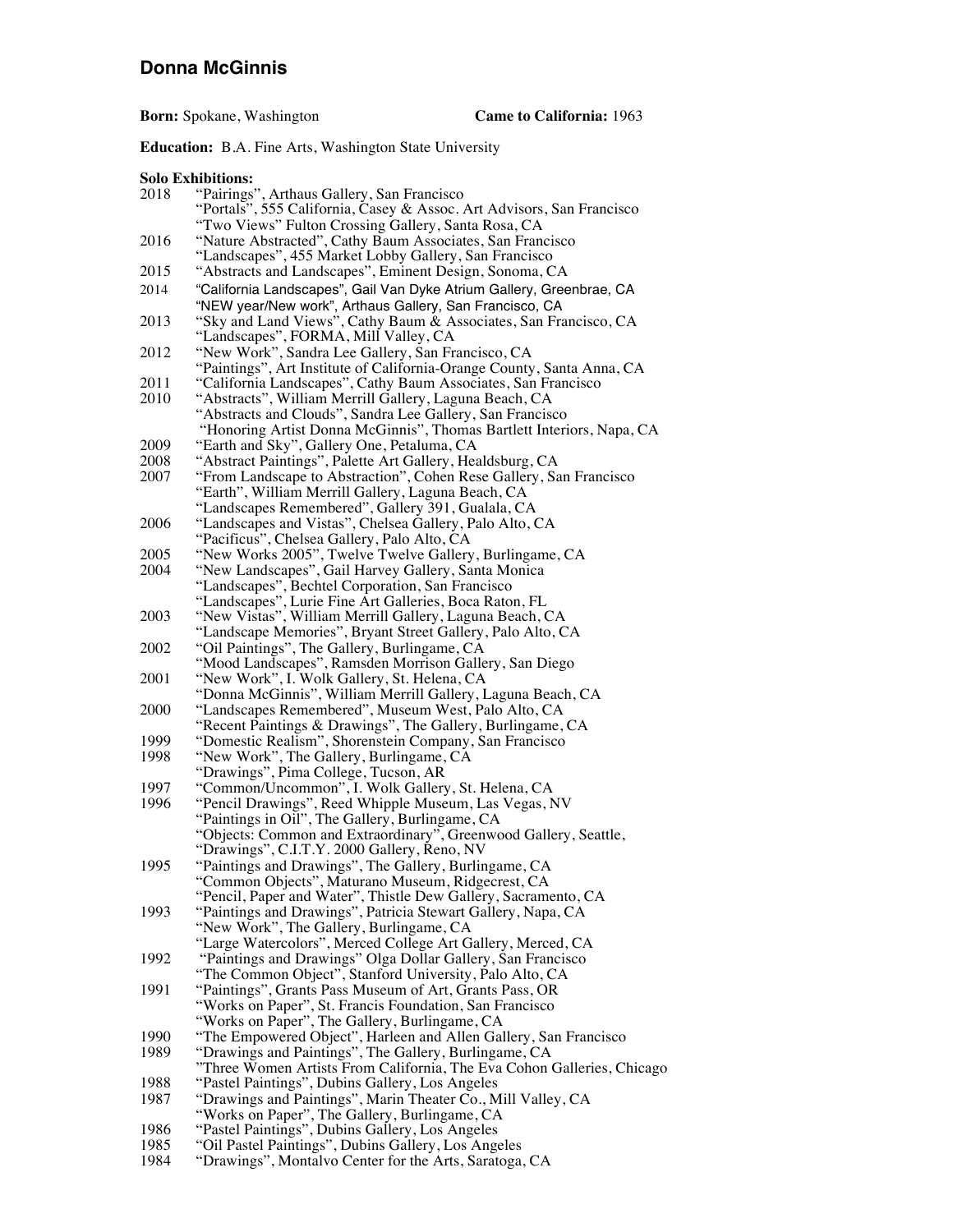"Drawings", Allport Associates Gallery, San Francisco

- "Drawings", Dubins Gallery, Los Angeles
- 1983 "Drawings", Seipp Gallery, Palo Alto, CA
- 1982 "Drawings and Watercolors", Allport Gallery, Larkspur, CA "Messages", Dominican College, San Rafael, California
- 1981 "Large Drawings", Allport Associates Gallery, Larkspur, CA
- 1980 "Drawings and Collage", Anna Gardner Gallery, Stinson Beach, CA
- 1979 "Objects and Images", Falkirk Cultural Center, San Rafael, CA "Drawings", Marin Civic Center Galleries, San Rafael, CA

#### **Group Exhibitions:**

| 2018 | "Spring Wine Country Invitational" Gallery One, Petaluma, CA                |
|------|-----------------------------------------------------------------------------|
|      | "Marking Time" Arthaus, San Francisco                                       |
|      | "Fast Forward, New Space/New Work" Arthaus, San Francisco                   |
| 2017 | "Arthaus 20 <sup>®</sup> Anniversary Show" Arthaus, San Francisco           |
|      | "Oceans 12" Arthaus, San Francisco                                          |
|      | "Heavy Rotation" Arthaus, San Francisco                                     |
|      |                                                                             |
|      | "Spring Invitational" Gallery One, Petaluma, CA                             |
| 2016 | "2016: The Great Exhibition" Arthaus, San Francisco                         |
|      | "Surf & Turf", Arthaus, San Francisco                                       |
| 2015 | "Blue", Arthaus, San Francisco                                              |
|      | "The Heat", Arthaus, San Francisco                                          |
|      | "Spring Collection" Arthaus, San Francisco                                  |
| 2014 | "Sonoma County Scapes", Gallery One, Petaluma, CA                           |
|      | "Summertime" Arthaus Gallery, San Francisco, CA                             |
|      | "Cambridge City Art Fair 2014", Cambridge, England                          |
|      | "Contemporaries" Arthaus Gallery, San Francisco, CA                         |
| 2013 | "White Plus One", Gallery One, Petaluma, CA                                 |
|      | "Untitled", Gallery 300, Santa Rosa, CA                                     |
| 2012 | "The Sixth Annual Invitational", Graton Gallery, Graton, CA                 |
|      | "Love", Santa Rosa Convention & Visitors Bureau, Santa Rosa, CA             |
| 2011 | "Seventh Street Artists, Gallery One, Petaluma, CA                          |
|      | "Holiday Show", Sandra Lee Gallery, San Francisco, CA                       |
|      |                                                                             |
|      | "Holiday Cards", Sonoma Valley Museum of Art, Sonoma, CA                    |
| 2010 | "New Possibilities", Gallery One, Petaluma, CA                              |
|      | "Mid-Spring Gala", Triton Museum of Art, Santa Clara, CA                    |
|      | "Artist Event", SFMOMA Artists Gallery                                      |
|      | "Ira Wolk Memorial Scholarship Benefit", St Helena, CA                      |
| 2009 | "Keeping Art Alive", Triton Museum of Art, Santa Clara, CA                  |
| 2008 | "30th Anniversary Show Invitational", SFMOMA Gallery, San Francisco         |
|      | "Artfully Yours", Triton Museum of Art, Santa Clara, CA                     |
| 2007 | "Triton Triumph", Triton Museum of Art, Santa Clara, CA                     |
| 2006 | "Art for Life Auction & Exhibit", Santa Rosa, CA                            |
| 2005 | "San Francisco Art Institute Auction" San Francisco                         |
|      | "Small Treasures", William Merrill Gallery, Laguna Beach, CA                |
| 2004 | "Landscape: The Eternal Solitude", Lurie Fine Art Galleries, Boca Raton, FL |
|      | "Group Show", Galleria Store, Minneapolis, MN                               |
|      | "Landscapes Real and Ideal", Oakland Museum of California                   |
|      | "Interpretation of a Landscape", William Merrill Gallery, Laguna Beach, CA  |
|      | "Group Show", CFA Gallery, San Anselmo, CA                                  |
| 2003 | "Attitudes Toward Color", Gualala Art Center, Gualala, CA                   |
|      | "Small Treasurers", William Merrill Gallery, Laguna Beach, CA               |
| 2002 | "Interpretations of a Landscape" William Merrill Gallery, Laguna Beach, CA  |
|      | "Nature Done Our Way", Glass Garage Gallery, Beverly Hills, CA              |
|      | "Gallery Favorites", William Merrill Gallery, Laguna Beach, CA              |
| 2001 | "The 90's Revisited, Grantees 1990-99", Marin Arts Council, Larkspur, CA    |
|      | "A Celebration of Women Artists", Museum West Fine Art, Palo Alto, CA       |
|      | "San Francisco Art Institute Auction 2001", San Francisco                   |
|      | "Landscape Revisited", Museum West Fine Art, Palo Alto, CA                  |
| 2000 | "Sonoma Museum of Visual Art Auction", Santa Rosa, CA                       |
|      | " Artrails Preview Exhibition", Sonoma County Museum, Santa Rosa, CA        |
|      | "Conversations with the Landscape", Marin Foundation, Larkspur, CA          |
|      | "Surroundings", Gallery One, Petaluma, CA                                   |
| 1999 |                                                                             |
|      | "San Francisco Art Institute Art Auction", San Francisco                    |
|      | "Landscape Invitational", The Gallery, Burlingame, CA                       |
| 1998 | "National Drawing Invitational", Arkansas Art Center, Little Rock, AR       |
|      | "Northern National Art Competition", Rhinelander, WI, Juror: Bettye Saar    |
| 1997 | "Grant Recipients Exhibit", Susan Cummins Gallery, Mill Valley, CA          |
|      | "California Small Works", California Museum of Art, Santa Rosa, CA          |
|      | "Granted" Marin Community Foundation, Larkspur, CA                          |
|      | "Works on Paper", Berkeley Art Center National Annual, Berkeley, CA         |
|      | "Contemporary Realists", Switzer Gallery, Tiburon, CA                       |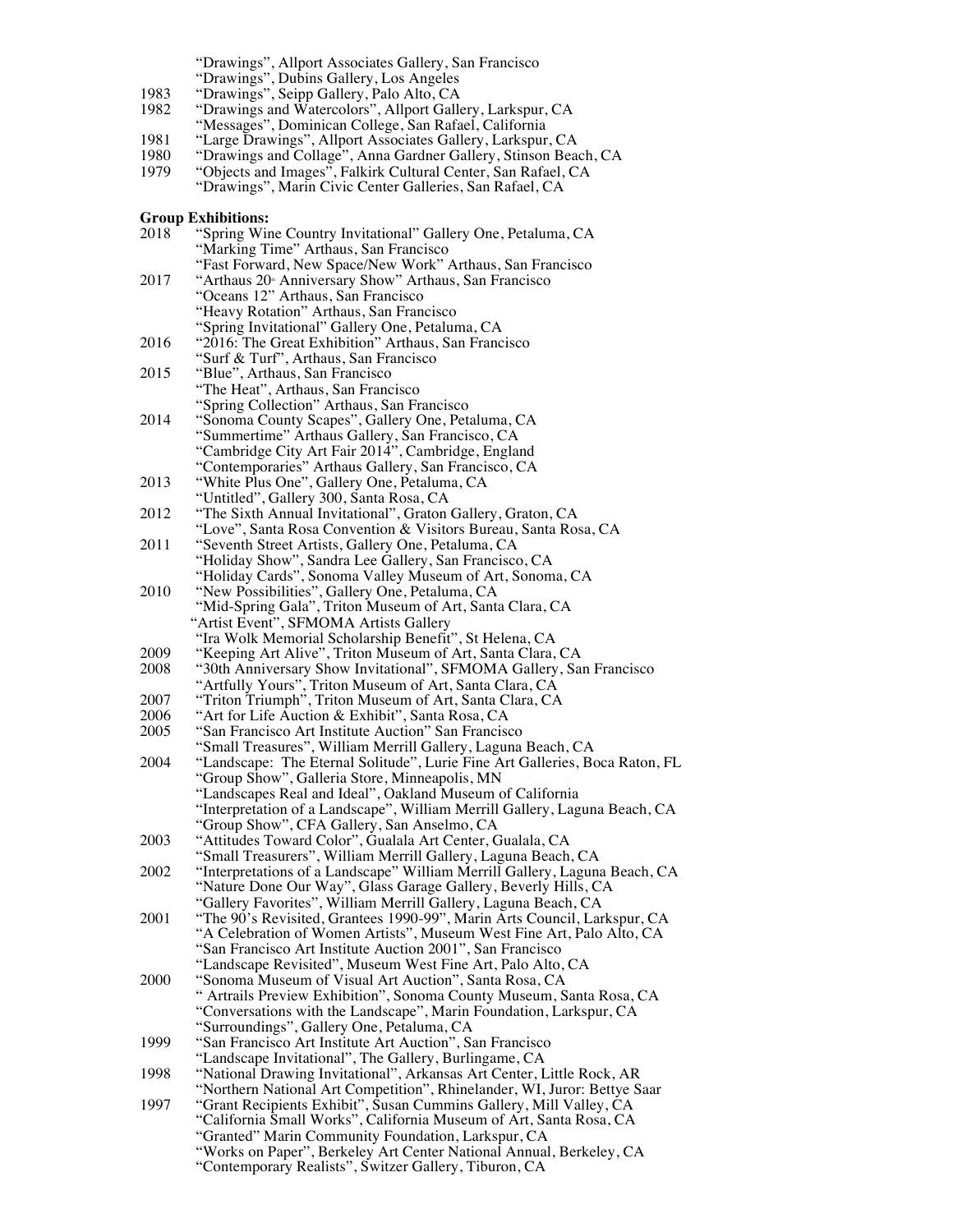|      | "San Francisco Art Institute's Annual Auction",                          |
|------|--------------------------------------------------------------------------|
| 1996 | "Fiori di Maggio", Collectors Gallery, Oakland Museum, Oakland           |
|      | "Drawings: Realism to Abstraction", Triton Museum, Santa Clara, CA       |
|      |                                                                          |
|      | "A Big Bloomin' Show", The Gallery, Burlingame, CA                       |
|      | "Group Show", Museum West Gallery, San Francisco                         |
| 1995 | "Natural Inspirations", Freeport Art Museum, Freeport, IL                |
|      | "Microcosms", Greenwood Gallery, Seattle, Washington                     |
|      | "KTEH Art Auction", Triton Museum of Art, Santa Clara, CA                |
| 1994 | "A Matter of Taste", I. Wolk Gallery, St. Helena, CA                     |
|      | "Still Life", Cabrillo College, Aptos, CA                                |
|      | "Objects, However Humble", California Museum of Art, Santa Clara, CA     |
|      | "Intimate Views", Olga Dollar Gallery, San Francisco                     |
|      | "Multi-Media Exhibit", Marin County Civic Center, San Rafael, CA         |
| 1993 |                                                                          |
|      | "Miniatures", Gallery Route One, Pt. Reyes Station, CA                   |
|      | "Self-Portraits", Edith Caldwell Gallery, San Francisco                  |
|      | "Drawing First", Southern Exposure Gallery, San Francisco                |
|      | "Miniatures II", Olga Dollar Gallery, San Francisco                      |
| 1992 | "Art in Embassies", Abu Dhabi, United Arab Emirates                      |
| 1991 | "Still Life", Gail Severn Gallery, Ketchum, ID                           |
|      | "Drawings and Prints", The Oakland Museum Collectors Gallery             |
|      | "California. Small Works 1991", California Museum of Art, Santa Rosa, CA |
|      | "Naturescapes", Alameda Superior Court, Oakland                          |
| 1990 | "Contemporary Realist Painting", California College of Arts, Oakland     |
|      |                                                                          |
|      | "Group Show", Jessel Gallery, Napa, CA                                   |
|      | "Artist's Equity Exhibition", SOMAR Gallery, San Francisco               |
|      | "Group Show", Harleen and Allen Gallery, San Francisco                   |
| 1989 | "Drawing Exhibit", College of Marin, Kentfield, CA                       |
|      | "Selected Work", Dubins Gallery, Los Angeles                             |
|      | "An Exhibition of Miniatures", Harleen and Allen, San Francisco          |
|      | "100 Artists 100 Ways", Artisans, Mill Valley, CA                        |
| 1988 | "Group Show", Van Straaten Gallery, Chicago                              |
| 1987 | "Pastel Paintings", Dubins Gallery, Los Angeles                          |
|      | "Gallery Artists", Van Straaten Gallery, Chicago                         |
| 1986 |                                                                          |
|      | "Small Works", Susan Cummins Gallery, Mill Valley, CA                    |
|      | "Airport Cafe", San Francisco Airports Commission Gallery                |
| 1985 | "Paintings", The Oakland Museum Collectors Gallery                       |
|      | "Marin Arts Council Invitational", Larkspur, CA                          |
|      | "Recent Acquisitions", The Fine Arts Museums of San Francisco            |
|      | "New Dimensions in Drawing", Allport Gallery, San Francisco              |
| 1984 | "It Figures", College of Marin, Kentfield, CA                            |
| 1983 | "Recent Acquisitions", The Fine Arts Museums of San Francisco            |
|      | "Five", Allport Associates Gallery, San Francisco                        |
|      | "Small Prints and Drawings", Allport Gallery, Larkspur, CA               |
|      | "Gallery Artists", Quadrum Gallery, Boston                               |
| 1982 | "Subjective Realities", The Fine Arts Museums of San Francisco           |
|      |                                                                          |
|      | "Works on Paper", Richmond Art Center, CA                                |
|      | "Still Life '82", Anna Gardner Gallery, Stinson Beach, CA                |
|      | "57th Crocker Art Museum Annual Exhibition", Sacramento                  |
|      | "San Francisco Arts Festival", Moscone Center                            |
|      | "Seventh Falkirk Annual", San Rafael, CA                                 |
|      | "Fairfield Art Show", Fairfield-Suisun Arts Council, CA                  |
| 1981 | "Marin County Exposition", San Rafael, CA                                |
|      | "56th Crocker Art Museum Annual Exhibition", Sacramento                  |
|      | "College of the Mainland National", Texas City, TX                       |
|      | "Triton Museum of Art Annual", Santa Clara, CA                           |
|      |                                                                          |
|      | "Drawings", Allport Associates Gallery, Larkspur, CA                     |
|      | "National Drawing Exhibition", Minot State College, ND                   |
|      | "Achenbach Acquisitions", The Fine Arts Museums of San Francisco         |
| 1980 | "Marin County Exhibition", San Rafael, CA                                |
|      | "Drawings", San Francisco Museum of Modern Art Gallery                   |
|      | "Gallery Show", Allport Associates Gallery, Larkspur, CA                 |
| 1979 | "Works of Marin", Allport Associates Gallery, Larkspur, CA               |
|      | "20th Century Drawings", Allport Gallery, Larkspur, CA                   |
|      | "Fourth Falkirk Annual", San Rafael, CA                                  |
|      | "Drawing Exhibition", Guggenheim Gallery, Orange, CA                     |
|      | "Hangable; All Media Show", Market Plaza, San Francisco                  |
|      | "16th Annual Statewide Art Show", Santa Rosa, CA                         |
|      |                                                                          |
| 1978 | "Contemporary Drawing", The Haggin Museum, Stockton, CA                  |
| 1977 | "Gallery Artists", Rose/Bernardi Gallery, Sausalito, CA                  |

#### **Awards/Commissions:**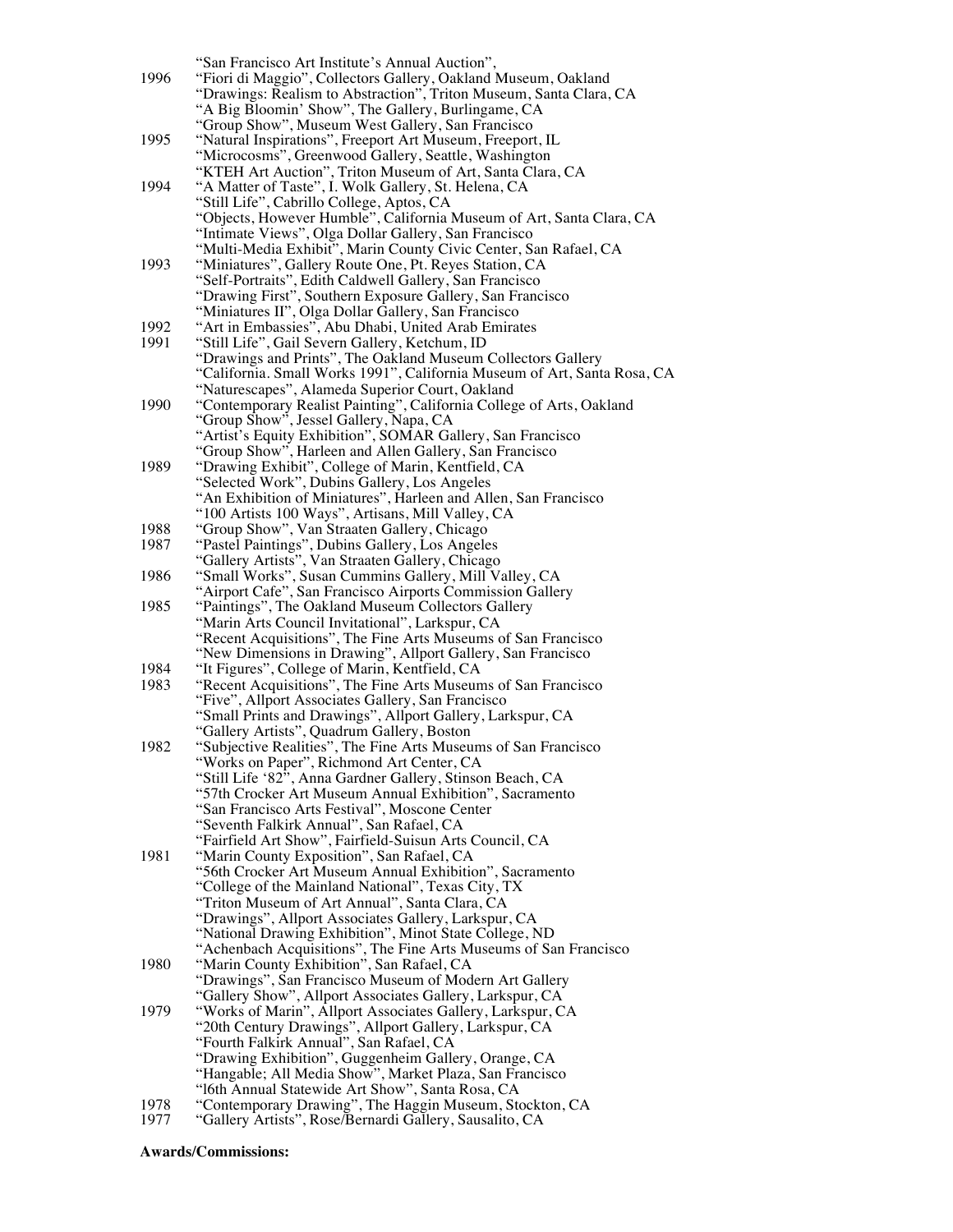- 2016 Baker & McKenzie LLP, San Francisco, CA<br>2013 Marin Magazine Cover Finalist. Sausalito
- 2013 Marin Magazine Cover Finalist, Sausalito, CA<br>2009 Abu Dhabi Chalet, United Emirate States
- 2009 Abu Dhabi Chalet, United Emirate States<br>2008 18 Large Oil Paintings, Pelican Hill, New
- 2008 18 Large Oil Paintings, Pelican Hill, Newport Beach, CA<br>2007 Oil Paintings, Commission, Kaiser Hospital, Santa Clara,
- 2007 Oil Paintings, Commission, Kaiser Hospital, Santa Clara, CA<br>2004 Cash Award, Salute to the Arts, Sonoma, CA
- Cash Award, Salute to the Arts, Sonoma, CA
- 2002 Watercolor Paintings, Macy Stores, Chicago<br>2001 Oil Paintings, Four Seasons Aviara, Carlsbad
- Oil Paintings, Four Seasons Aviara, Carlsbad, CA
- 8'x10' oil painting, Prego Restaurant, Howard Hughes Center, Los Angeles 2000 Watercolor Paintings, Prego Restaurant, Beverly Hills, CA
- Oil Paintings, Napa Valley Grille, Westwood, CA
- 1999 Watercolor Paintings, Pharmacia and Upjohn, New York Oil Paintings, The Hagendones, Couer d' Alene Resort, ID
- 
- 1998 Cash Award, Northern National Art Competition, Rhinelander, WI, 1997 Paintings, Four Seasons Aviara, Carlsbad, CA Paintings, Four Seasons Aviara, Carlsbad, CA Cash Award, Berkeley National Exhibit, and Juror: Gary Garrels, First Place Cash Award, KTEH Triton Museum Exhibit, Santa Clara, CA
- 1996 Marin Arts Council's Individual Artist Grant, San Rafael, CA Paintings, Conrad Punte Del Este, Uruguay Cash Award, KTEH Triton Museum Exhibit, Santa Clara, CA
- 
- 1995 Drawings, Lyons Restaurants, Foster City, CA<br>1993 Drawings, One Market Restaurant, San Francis
- 1993 Drawings, One Market Restaurant, San Francisco<br>1992 Award, Gallery Route One, Pt. Reyes, CA
- 1992 Award, Gallery Route One, Pt. Reyes, CA<br>1991 Pastel Drawing, ITT Sheraton, New York Pastel Drawing, ITT Sheraton, New York
- Paintings, Grand Hyatt Waiea, Maui, HI
- 
- 1990 Painting, Royal Lokilani, HI<br>1989 Drawing, Sherwood Hotel, T
- 1989 Drawing, Sherwood Hotel, Taiwan<br>1988 Drawing, Kahala Hilton, Hawaii Drawing, Kahala Hilton, Hawaii Pastel Drawings, Saks Fifth Avenue Stores, New York Drawing, Hyatt Waikiki, HI
- 1987 Drawings, Four Seasons Hotel, Beverly Hills, CA<br>1982 Best in Show Graphics Cash Award, Fairfield Art
- Best in Show Graphics Cash Award, Fairfield Art Show, CA SECA San Francisco Museum of Modern Art Nomination The Grumbacher Art Award Best in Show Cash Award, Bay Arts '82
- 1981 Purchase Award, College of the Mainland National, Texas City, TX Best in Show Award, Artisans Competition, San Rafael, CA Cash Award, Marin County Exposition, San Rafael, CA
- 1979 Best in Show Award, Marin Society of Artists, Ross, CA
- Best Drawing, San Francisco Woman Artist Show, Jerrold Ballaine, Juror
- 1977 Cash Award, Falkirk Second Annual, San Rafael, CA

## **Teaching/Art Related Employment:**

- 2010 Lecture, Valley of the Moon Art Assoc., Sonoma, CA<br>1998 Lecture, San Rafael School District, San Rafael, CA Lecture, San Rafael School District, San Rafael, CA
- Reed Union School District, Tiburon, CA
- 1995-98 Dixie School District, San Rafael, CA<br>1997 Slide Lecture, Indian Valley Artists, I
- 1997 Slide Lecture, Indian Valley Artists, Novato, CA<br>1996 Lecture, California College of Arts, Oakland
- 1996 Lecture, California College of Arts, Oakland<br>1995 Artist's Lecture, Maturango Museum, Ridgee
- 1995 Artist's Lecture, Maturango Museum, Ridgecrest, CA<br>1993 Gallery Lecture, Merced College, Merced, Ca
- 1993 Gallery Lecture, Merced College, Merced, Ca<br>1981 Lecture in Drawing, Sonoma State University
- Lecture in Drawing, Sonoma State University, Cotati, CA Lecture in Drawing, Indian Valley College, Novato, CA
- 1963-64 Color Consultant, Fiberboard Company, San Francisco
- 1962-63 Illustrator, Literary Magazine, Washington State University, Pullman, WA T.V. Slide Designer, KWSC-TV, Washington State University, Pullman, WA

#### **Bibliography:**

Judy Olin-GATHERING CLOUDS, Issue 3 Winter Studios, Feb. 2013, Pg. 36-41 Daniel Jewett-MARIN, May 2013, Pg. 42 Luxe Magazine, Fall 2011 Staff-SYNCHRONIZED CHAOS INTERNATIONAL MAGAZINE, "Donna McGinnis", March 11, 2011 Karen Chassie-WHO'S WHO IN AMERICA, 58th Edition 2004 Jann Lawrence Pollard-CREATIVE COMPUTER TOOLS FOR ARTISTS, 200l, Pg. 126-27, 141-42 Townsend Wolfe- NATIONAL DRAWING INVITATIONAL, "Donna McGinnis", May 1998 Catherine Maclay-SAN JOSE MERCURY NEWS, "Defining Who We Are", November 22-28, 1996 Gregory Crosby-SCOPE MAGAZINE, "Arts", August 1996

Sandra Barnes-WHO'S WHO OF AMERICAN WOMEN, "Donna McGinnis", 1995, 1996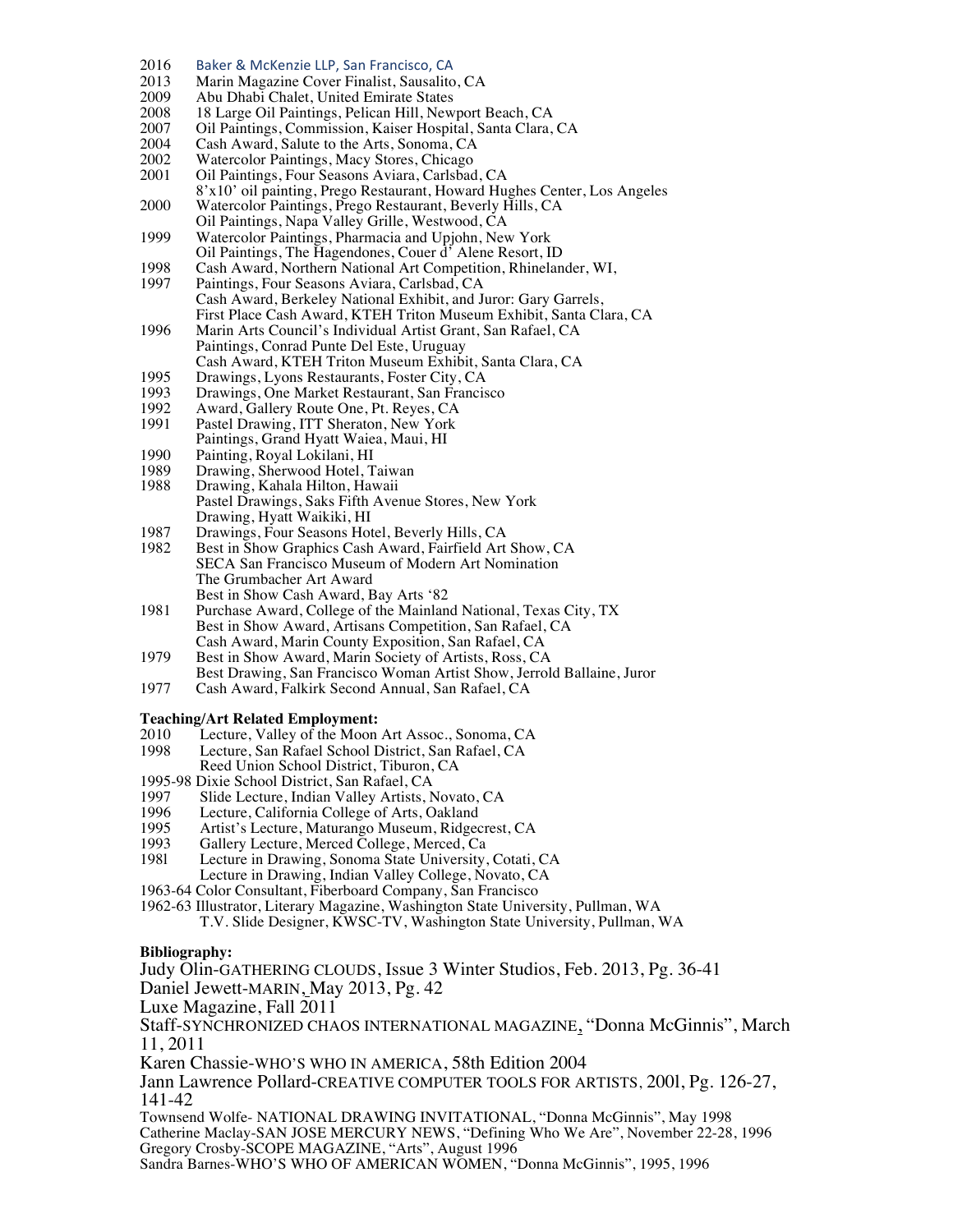Howard Junker-ZYZZYVA, "Artist Speaking", fall 1993

Donna McGinnis-THE ARTIST'S MAGAZINE, "Create Softness with Steel Wool", August, 1993 Sherl Lichtig-MERCED SUN STAR, "Artist Makes the Common Uncommon", March 12, 1993 Roger Hayden-GRANTS PASS DAILY COURIER, "Sizes, Textures, Mysteries Mark Museum Art February 7,1991

Les Kranz-THE CALIFORNIA ART REVIEW BOOK, "Donna McGinnis", 1989 Ann Segal-VIACOM 36 TELEVISION", Excerpts From Conversations With Artists", July 30 & 31, 1989 Al Morch-SAN FRANCISCO EXAMINER, "Drawing Close to Reality", May 21, 1984 Thomas Albright-SAN FRANCISCO CHRONICLE, "Arts Festival Pizza & Quich", June 25, 1982 Susan Boettger-SAN FRANCISCO CHRONICLE, "A Broad Spectrum of Works of Paper", July 14, 1982 Lorelei Heller McDevitt-DESIGNERS WEST MAGAZINE, "Subjective Realities", July 1982 Robert Flynn Johnson-SUBJECTIVE REALITIES CATALOG, "Donna McGinnis", June 1982 Al Morch-SAN FRANCISCO EXAMINER, "Seven Artists Who Are Drawing Attention", June 7, 1982 Phyllis Bragdon-MARIN INDEPENDENT JOURNAL, "Artists Offer Messages", February 10, 1982 Phyllis Bragdon-MARIN INDEPENDENT JOURNAL, "Artist Achieves a Breakthrough", Sept. 29, 1981 Frank Cebuiski-ARTWEEK, "Myths and Memory", May, 1981 Ada Garfinkel-MARIN INDEPENDENT JOURNAL, "Skillfully Translated Works", May 7,1980 Beverly Terwoman-ARTWEEK, "Artists of Marin", September 15, 1979 Ada Garfinkeo-MARIN INDEPENDENT JOURNAL, "Transformation Common Theme", March 27, 1979 Francine Richardon23rd Edition 2002

Katie Watts-PETALUMA ARGUS-COURIER, "On the trail of art", September 27, 2000

Guild.Com-BEAUTIFUL THINGS, "Donna McGinnis", September 2000

Janet Holman Parmer-THE PRESS DEMOCRAT, "Self-taught artist shows downtown" August 16, 2000

#### **Selected Public Collections:**

The Arkansas Arts Center, Little Rock American Express, Minneapolis Andronicos Market, San Francisco Banco Panamericano, Costa Rica Bank of San Francisco<br>Bellagio Hotel, Las Vegas<br>Bradley's, Las Vegas<br>Bradley's, Las Vegas Bellagio Hotel, Las Vegas Bradley's, Las Vegas Bullocks, Century City, Palos Verdes, CA California State University Chevron Land and Development, San Francisco Chicago Hilton Hotel Chevron Land and Development, San Francisco<br>
College of the Mainland, Texas City, TX<br>
Columbus Savings & Loan, Los Angeles College of the Mainland, Texas City, TX Columbus Savings & Loan, Lo<br>
Conrad Punte Del Este, Uruguay Fairmont Hotel, San Francisco Conrad Punte Del Este, Uruguay<br>Four Seasons, Beverly Hills, Dallas Four Seasons, Beverly Hills, Dallas Gibson, Dunn and Crutcher, San Francisco Grand Hyatt Wailea, Maui, HI **Harbor Court Hotel, San Francisco**<br>Harrah's Corporation, Kansas City **Heller Ehrman LLP Collection**, Ne Harrah's Corporation, Kansas City<br>
Heller Ehrman LLP Collection, New York<br>
Home Federal Savings, Los Angeles Hiebert Inc., Carson, CA **Home Federal Savings, Los Angeles**<br>Hotel Omni, San Diego **Home Federal Savings, Los Angeles**<br>Hyatt Hotel Waikiki, Honolulu, HI Hotel Omni, San Diego<br>Hyatt Regency Hotel, Santa Monica<br>Hyatt Regency Hotel, Santa Monica<br>Hotel Bandustrial Indemnity, San Francisco Industrial Light and Magic, San Rafael, CA ITT Sheraton, New York Kaiser Hospital, San Rafael, CA<br>
Kaiser Hospital Santa Rosa, CA<br>
KPMG/Peat Marwick, Sacramento Kellogg Company, San Leandro, CA KPMG/Peat Marwick, Sac<br>
Lawry Foods Corporation, Los Angeles Lucas Films, Los Angeles Lawry Foods Corporation, Los Angeles<br>Lyons Restaurants, Foster City, CA Mayfield Fund, San Mateo, CA and Solid and Emery, Chicago McDermott, Will and Emery, Chicago<br>Merrill Lynch, Los Angeles Merrill Lynch, Los Angeles<br>
Napa Valley Bank<br>
Napa Valley Bank<br>
Nemecek and Cole, Los Angeles Newporter, Newport Beach, CA Onmi Hotel, Jacksonville, FL<br>
One Market Restaurant, San Francisco (Dan Palo Alto Medical Center, Pal One Market Restaurant, San Francisco Palo Alto Medical Center, Palo Alto, CA Quaker Oats Company, Chicago<br>Royal Lokilani, HI Saks Fifth Avenue, Chicago Saks Fifth Avenue, New York San Francisco Fine Arts Museums<br>Sherwood Hotel, Taiwan Sherwood Hotel, Taiwan Stanford University Medical Center, Palo Alto, CA Suma Corporation, Los Angeles<br>Susan Burrowes Limited, New York Sutter Hospital, Santa Rosa, CA Susan Burrowes Limited, New York<br>The Tamalpais, Greenbrae, CA United Television Incorp, Los Angeles Hilton Old Town, Alexandria, VA Berkshire Partners, San Francisco, CA

Baker & McKenzie LLP, San Francisco, CA Sand Backson Family Wineries, Windsor, CA

Lafayette Park Hotel, Lafayette, CA **Selected Private Collections:** Ron Collins Olga Dollar Lisa Dubins Dr. Roger Friedenthal Deborah Koons Garcia Anna Gardner Wally Goodman Bill and Inger Fair<br>Dr. and Mrs. George Hexter Same Bill and Inger Fair Robert Flynn Johnson Dr. and Mrs. George Hexter

Industrial Indemnity, San Francisco<br>Interbac, Peru Kahala Hilton, Honolulu, HI<br>Kaiser Hospital Santa Rosa, CA Marin General Hospital, San Rafael, CA Nemecek and Cole, Los Angeles Pilsbury, Madison and Sutro, San Francisco<br>Ritz Carlton, Phoenix, AZ St Lukes Hospital, San Francisco<br>Saks Fifth Avenue, Denver Special Surgery Hospital, New York<br>Suma Corporation, Los Angeles Transamerica Corporation, San Francisco<br>Wilshire Ocean Terrace, Santa Monica

Chris Fredrickson<br>Edgar Garbarini